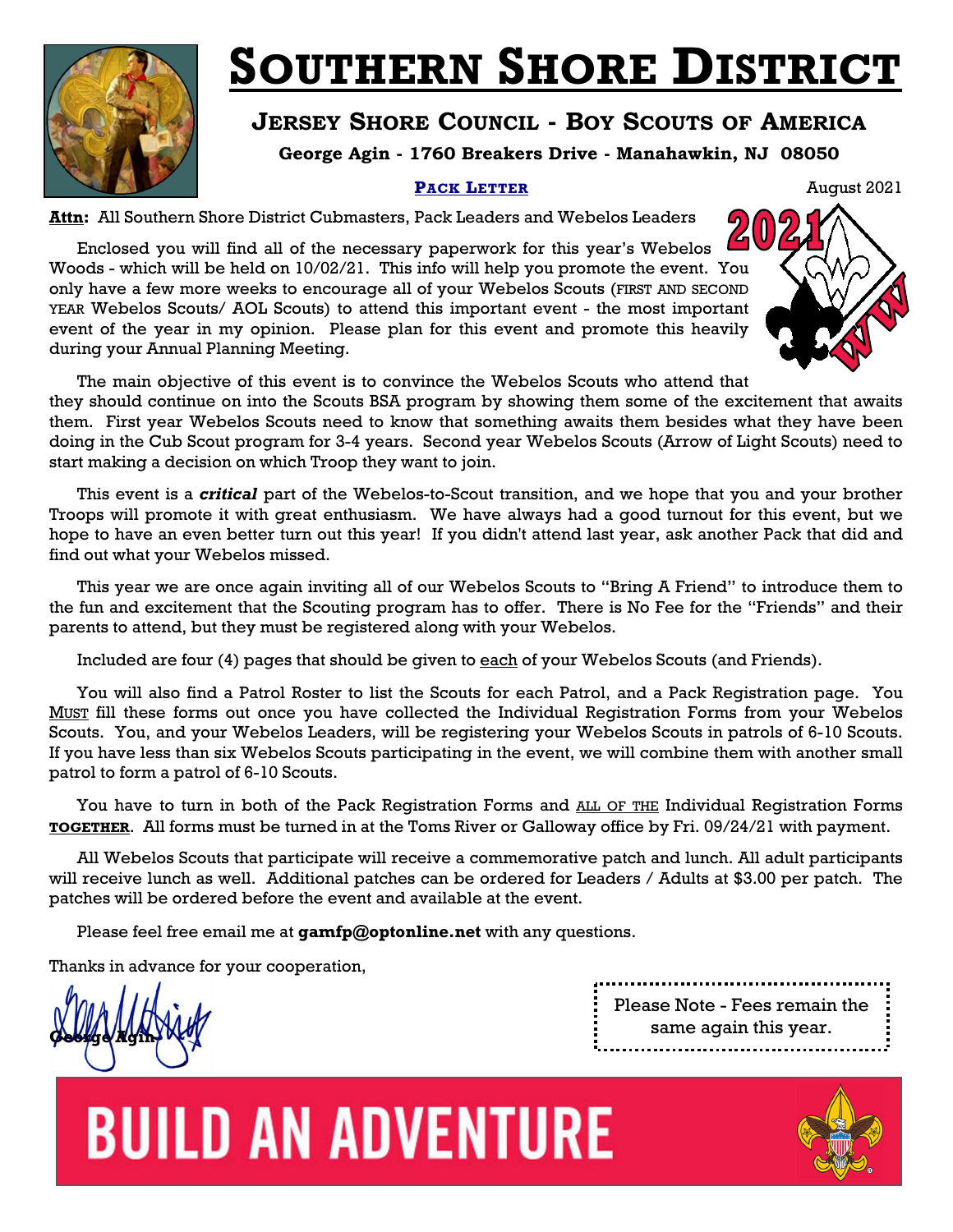

### **PACK INFORMATION**

Webelos Woods is an outdoor adventure designed to aid in the Webelos-to-Scout transition plan. This all day event is designed to introduce **FIRST AND SECOND YEAR** Webelos Scouts (Arrow of Light Scouts) and their parents to the exciting Scouting adventures that lie ahead of them and help make the transition into Scouts BSA exciting. The event is filled with fun activities, intriguing demonstrations, and plenty of outdoor excitement. This year we will once again have Webelos camping on Saturday as part of our program, so that the Webelos can experience the thrill of camping in the outdoors at a BSA Scout camp, which will foster a desire to continue in Scouting.

 Webelos Scouting and the activities of the Webelos Den form a natural stepping stone for the Webelos Scout and their parents to move into Scouts BSA. The purpose of this event is to create in all Webelos Scouts a genuine desire to know more about Scouts BSA, and through a fun-filled series of activities give them a preview of some of the thrills that await in Scouts BSA program.

 The program capitalizes on the Scout's interest in adventure in the great outdoors as it exposes them to the fun and skills of Scouts BSA. It also offers an opportunity for parents to gain a perspective on Troop programming and the opportunities for adult leadership.

All Webelos Scouts (Webs and AOLs) are invited to participate. We ask that you do not bring siblings along on this event - this event is meant solely for you and your Webelos Scout.

The Webelos (and their parents) will move from station to station participating in different events as a patrol of 6-10 Scouts. Each patrol will be led by a BSA Scout acting as a Patrol Leader. The stations/ events are run by Scouts BSA Troops from our District. This gives the Webelos Scouts first hand contact with the Troops that they might join.

The fee is \$15.00 per Scout and includes a commemorative patch and their lunch; \$8.00 per adult and includes their lunch. The event will end with a Closing Ceremony at approximately 5:00PM. Webelos Scouts are also invited to camp with a Troop of their choice and join us for a big campfire on Saturday night to truly get the Scouts BSA experience.

As a result of this program, participants should come away with:

- An understanding of the Scouts BSA program, the skills required, and the fun that is available to them in Scouts BSA program.
- An appreciation of a Scouts BSA Troop, how it is run, and how the program differs from a Cub Scout Pack.
- An increased desire to continue on in Scouting as a BSA Scout in a Troop.
- A "feel" for the various Troops in our District and an idea of which one they may want to join.

We are once again opening the program up to the friends of our Webelos Scouts. Webelos are invited to "Bring A Friend" to show them the excitement that Scouting has to offer. There will be No Fee for the friends and their parents - please see the roster and registration form for additional information.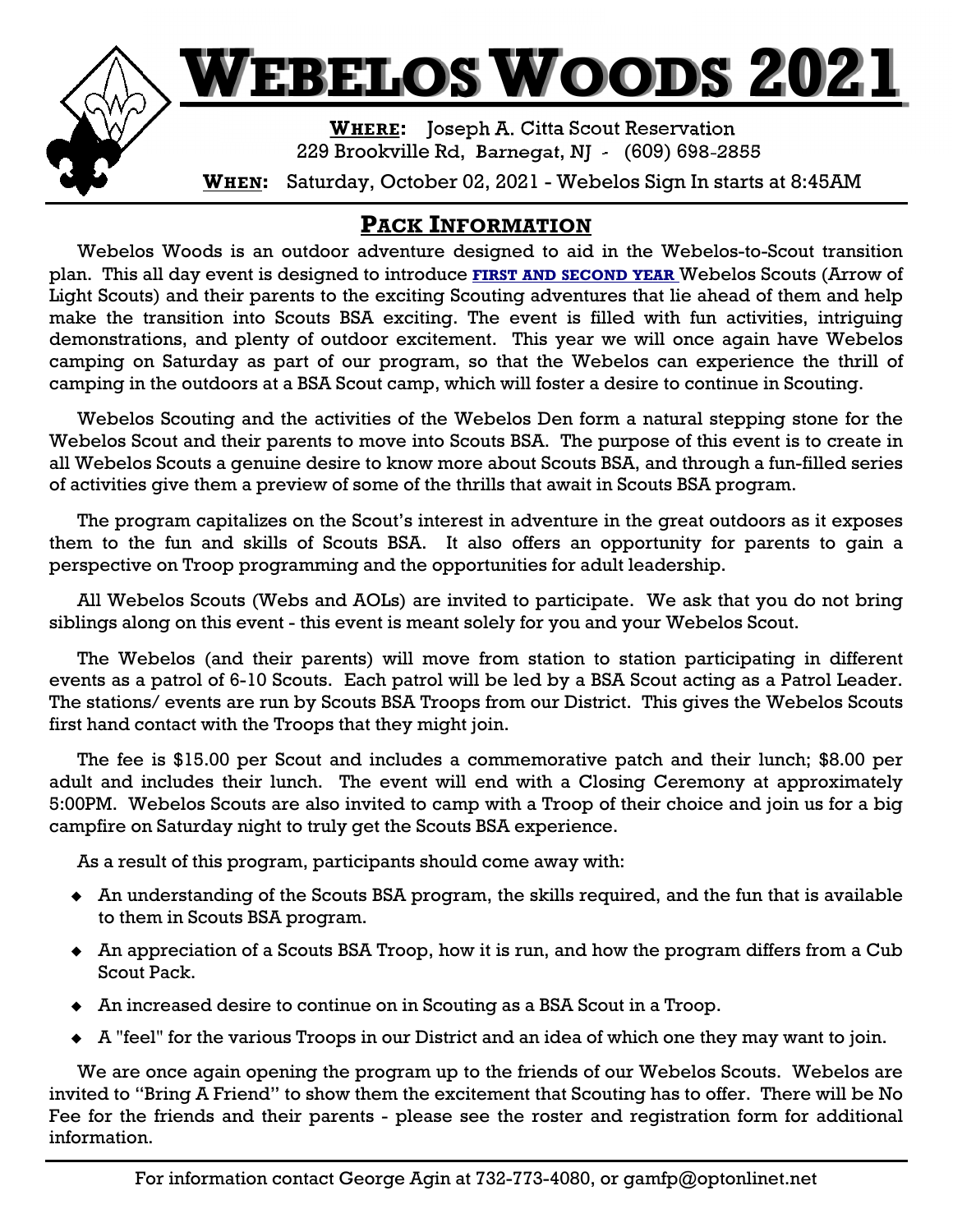

## **WEBELOSWOODS 2021**

### **PACK REGISTRATION FORM** Pack #

Contact Name: \_\_\_\_\_\_\_\_\_\_\_\_\_\_\_\_\_\_\_\_\_\_\_\_\_\_\_\_\_\_\_\_\_\_\_\_\_\_\_\_ Phone # \_\_\_\_\_\_\_\_\_\_\_\_\_\_\_

Volunteer Name: \_\_\_\_\_\_\_\_\_\_\_\_\_\_\_\_\_\_\_\_\_\_\_\_\_\_\_\_\_\_\_\_\_\_\_\_\_\_ Phone # \_\_\_\_\_\_\_\_\_\_\_\_\_\_\_

List the Pack's contact name & number, and the name & number of your volunteer above. List the names of the Scouts that are attending from your Pack below by rank (Web or AOL or Friend). Web and AOL Scouts must be listed separately. **Note:** *Use extra copies of this form if necessary*.